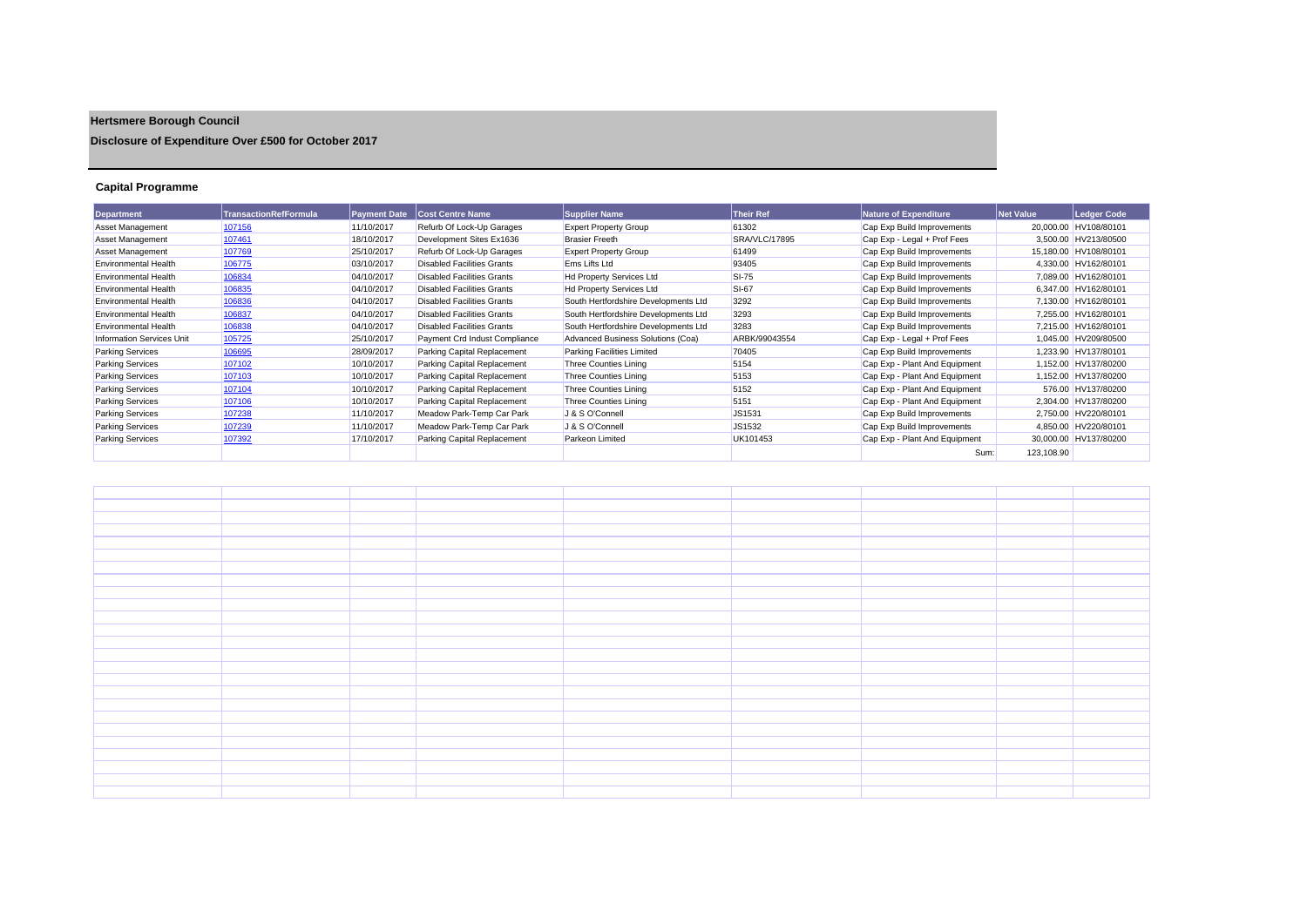## **Hertsmere Borough Council**

**Disclosure of Expenditure Over £500 for October 2017**

## **Revenue**

| <b>Department</b>          | <b>TransactionRefFormula</b> | <b>Payment Date</b> | <b>Cost Centre Name</b>          | <b>Supplier Name</b>                           | <b>Their Ref</b> | <b>Nature of Expenditure</b>   | <b>Net Value</b> | Ledaer Code           |
|----------------------------|------------------------------|---------------------|----------------------------------|------------------------------------------------|------------------|--------------------------------|------------------|-----------------------|
| Anti Fraud Unit            | 107431                       | 17/10/2017          | <b>Shared Anti Fraud Service</b> | Hertfordshire County Council                   | 1802175727       | Other Local Authorities        |                  | 20,000.00 HJ830/05101 |
| Asset Management           | 106702                       | 04/10/2017          | <b>Civic Offices</b>             | Lh Plc                                         | IL018300         | <b>Building Repairs</b>        |                  | 1,494.00 HN700/02001  |
| <b>Asset Management</b>    | 106708                       | 04/10/2017          | <b>Civic Offices</b>             | <b>Cleantec Services Ltd</b>                   | 43726            | <b>Contract Cleaning</b>       |                  | 6,203.15 HN700/02603  |
| <b>Asset Management</b>    | 106716                       | 04/10/2017          | <b>Commercial Properties</b>     | <b>Cleantec Services Ltd</b>                   | 43849            | <b>Building Repairs</b>        |                  | 595.00 HG521/02001    |
| Asset Management           | 106717                       | 04/10/2017          | <b>Balmoral Drive Depot</b>      | <b>Cleantec Services Ltd</b>                   | 43850            | <b>Building Repairs</b>        |                  | 595.00 HG525/02001    |
| Asset Management           | 106770                       | 04/10/2017          | <b>Asset Management</b>          | The Oyster Partnership Ltd                     | 1021682          | Salaries - Agency              |                  | 2,187.00 HB270/01004  |
| Asset Management           | 106877                       | 04/10/2017          | Asset Management                 | The Oyster Partnership Ltd                     | 1021999          | Salaries - Agency              |                  | 2,213.00 HB270/01004  |
| <b>Asset Management</b>    | 106881                       | 04/10/2017          | <b>Asset Management</b>          | Hays Specialist Recruitment Limited            | 1007930093       | Salaries - Agency              |                  | 654.60 HB270/01004    |
| <b>Asset Management</b>    | 107004                       | 05/10/2017          | <b>Commercial Properties</b>     | <b>Environment Agency</b>                      | 2026081          | <b>Consultants Fees</b>        |                  | 1,890.00 HG521/05600  |
| <b>Asset Management</b>    | 107028                       | 06/10/2017          | <b>Wyllyotts Art Centre</b>      | Hertsmere Leisure                              | OP/I035838       | Electricity                    |                  | 2.324.67 HD100/02102  |
| <b>Asset Management</b>    | 107029                       | 06/10/2017          | <b>Furzefield Centre Pool</b>    | Hertsmere Leisure                              | OP/I035837       | Service Contracts              |                  | 2,324.76 HD202/02028  |
| <b>Asset Management</b>    | 107138                       | 11/10/2017          | <b>Building Maintenance Prog</b> | <b>Waste Water Solutions Ltd</b>               | 20173039         | <b>Building Repairs</b>        |                  | 590.00 HD201/02001    |
| Asset Management           | 107154                       | 11/10/2017          | Garages                          | <b>Expert Property Group</b>                   | 61284            | <b>Building Repairs</b>        |                  | 2,169.00 HK110/02001  |
| <b>Asset Management</b>    | 107158                       | 11/10/2017          | Garages                          | <b>Expert Property Group</b>                   | 61246            | <b>Building Repairs</b>        |                  | 1.855.00 HK110/02001  |
| <b>Asset Management</b>    | 107161                       | 11/10/2017          | <b>Asset Management</b>          | Hays Specialist Recruitment Limited            | 1007950684       | Salaries - Agency              |                  | 720.06 HB270/01004    |
| <b>Asset Management</b>    | 107166                       | 11/10/2017          | Asset Management                 | Macdonald & Company                            | 76379            | Salaries - Agency              |                  | 3,709.69 HB270/01004  |
| Asset Management           | 107169                       | 11/10/2017          | S.Mimms Village Hall             | <b>Hollywell Building Services Limited</b>     | 11206            | <b>Building Repairs</b>        |                  | 681.46 HD211/02001    |
| Asset Management           | 107170                       | 10/10/2017          | <b>Civic Offices</b>             | <b>Hollywell Building Services Limited</b>     | 11205            | <b>Building Repairs</b>        |                  | 564.18 HN700/02001    |
| Asset Management           | 107173                       | 10/10/2017          | <b>Meadow Road Depot</b>         | <b>Hollywell Building Services Limited</b>     | 11201            | <b>Building Repairs</b>        |                  | 1,088.35 HG560/02001  |
| Asset Management           | 107177                       | 11/10/2017          | <b>Asset Management</b>          | The Oyster Partnership Ltd                     | 1022305          | Salaries - Agency              |                  | 2.213.00 HB270/01004  |
| Asset Management           | 107182                       | 11/10/2017          | <b>Civic Offices</b>             | <b>Hollywell Building Services Limited</b>     | 11178            | <b>Building Repairs</b>        |                  | 538.53 HN700/02001    |
| Asset Management           | 107200                       | 11/10/2017          | <b>Civic Offices</b>             | <b>Eco Control Systems Limited</b>             | 8240             | <b>General Repairs</b>         |                  | 500.00 HN700/02009    |
| Asset Management           | 107231                       | 11/10/2017          | <b>Civic Offices</b>             | Accordial (Uk)                                 | 1883             | Service Contracts              |                  | 565.00 HN700/02028    |
| Asset Management           | 107462                       | 18/10/2017          | Asset Management                 | Hays Specialist Recruitment Limited            | 1007970792       | Salaries - Agency              |                  | 722.06 HB270/01004    |
| <b>Asset Management</b>    | 107463                       | 18/10/2017          | Building Maintenance Prog        | <b>Designer Contracts Ltd</b>                  | 032 61790        | <b>Building Repairs</b>        |                  | 549.00 HD201/02001    |
| Asset Management           | 107520                       | 18/10/2017          | <b>Civic Offices</b>             | Total Gas & Power Limited                      | 157941822/17     | Gas                            |                  | 785.80 HN700/02101    |
| Asset Management           | 107524                       | 18/10/2017          | <b>Civic Offices</b>             | Noower Ltd                                     | LGU5G8PC         | Electricity                    |                  | 8,676.38 HN700/02102  |
| Asset Management           | 107538                       | 18/10/2017          | Garages                          | Frampton-Martin Sage Limited                   | <b>FMC471</b>    | <b>Building Repairs</b>        |                  | 750.00 HK110/02001    |
| Asset Management           | 107539                       | 18/10/2017          | <b>Asset Management</b>          | Macdonald & Company                            | SI-00001009      | Salaries - Agency              |                  | 1,956.05 HB270/01004  |
| <b>Asset Management</b>    | 107546                       | 18/10/2017          | <b>Civic Offices</b>             | Chubb Fire & Security Ltd                      | 6609070          | <b>General Repairs</b>         |                  | 1,264.60 HN700/02009  |
| Asset Management           | 107547                       | 18/10/2017          | <b>Asset Management</b>          | The Oyster Partnership Ltd                     | 1022632          | Salaries - Agency              |                  | 1.825.00 HB270/01004  |
| Asset Management           | 107559                       | 24/10/2017          | Development Company              | <b>Pinsent Masons Llp</b>                      | 6345206          | Legal Fees - External          |                  | 2.166.00 HG502/04415  |
| Asset Management           | 107726                       | 25/10/2017          | Asset Management                 | Macdonald & Company                            | SI-00001137      | Salaries - Agency              |                  | 1,898.05 HB270/01004  |
| Asset Management           | 107729                       | 25/10/2017          | <b>Civic Offices</b>             | Castle Water Limited                           | 738405           | <b>Water Rates</b>             |                  | 2,172.51 HN700/02104  |
| Asset Management           | 107759                       | 25/10/2017          | Asset Management                 | The Oyster Partnership Ltd                     | 1023049          | Salaries - Agency              |                  | 2,100.50 HB270/01004  |
| <b>Asset Management</b>    | 107764                       | 25/10/2017          | Garages                          | <b>Cleantec Services Ltd</b>                   | 44016            | Site Clearence                 |                  | 577.50 HK110/02043    |
| <b>Audit And Assurance</b> | 107675                       | 24/10/2017          | <b>Internal Audit</b>            | Hertfordshire County Council                   | 1802184705       | <b>Other Local Authorities</b> |                  | 14.544.00 HN600/05101 |
| <b>Benefits</b>            | 106747                       | 03/10/2017          | <b>Housing Benefits Overpaid</b> | Newlyn                                         | 121948           | Fees                           |                  | 813.48 HJ810/04414    |
| <b>Benefits</b>            | 106828                       | 03/10/2017          | <b>Benefits Administration</b>   | The Gis Group                                  | 170568           | Legal Fees - External          |                  | 905.00 HB630/04415    |
| <b>Benefits</b>            | 106843                       | 03/10/2017          | <b>Benefits</b>                  | Civica Uk Limited                              | C/BN157001       | Software Licences              |                  | 1,229.76 HN170/04555  |
| <b>Benefits</b>            | 106904                       | 05/10/2017          | Benefits                         | Badenoch & Clark                               | DQ9353/00        | Salaries - Agency              |                  | 936.00 HN170/01004    |
| <b>Benefits</b>            | 106905                       | 05/10/2017          | Benefits                         | Morgan Hunt Uk Limited                         | 1003597          | Salaries - Agency              |                  | 972.00 HN170/01004    |
| <b>Benefits</b>            | 106908                       | 05/10/2017          | Benefits                         | Badenoch & Clark                               | DQ5391/00        | Salaries - Agency              |                  | 940.68 HN170/01004    |
| Benefits                   | 107039                       | 09/10/2017          | <b>Benefits Administration</b>   | Hm Courts And Tribunal Service (Accounts Only) | 254754           | Legal Fees - External          |                  | 2,687.14 HB630/04415  |
| <b>Benefits</b>            | 107059                       | 10/10/2017          | Benefits                         | Badenoch & Clark                               | DR6444/00        | Salaries - Agency              |                  | 940.68 HN170/01004    |
| <b>Benefits</b>            | 107066                       | 10/10/2017          | <b>Benefits</b>                  | Badenoch & Clark                               | DS1654/00        | Salaries - Agency              |                  | 890.50 HN170/01004    |
| <b>Benefits</b>            | 107259                       | 17/10/2017          | Benefits                         | Morgan Hunt Uk Limited                         | 1004975          | Salaries - Agency              |                  | 972.00 HN170/01004    |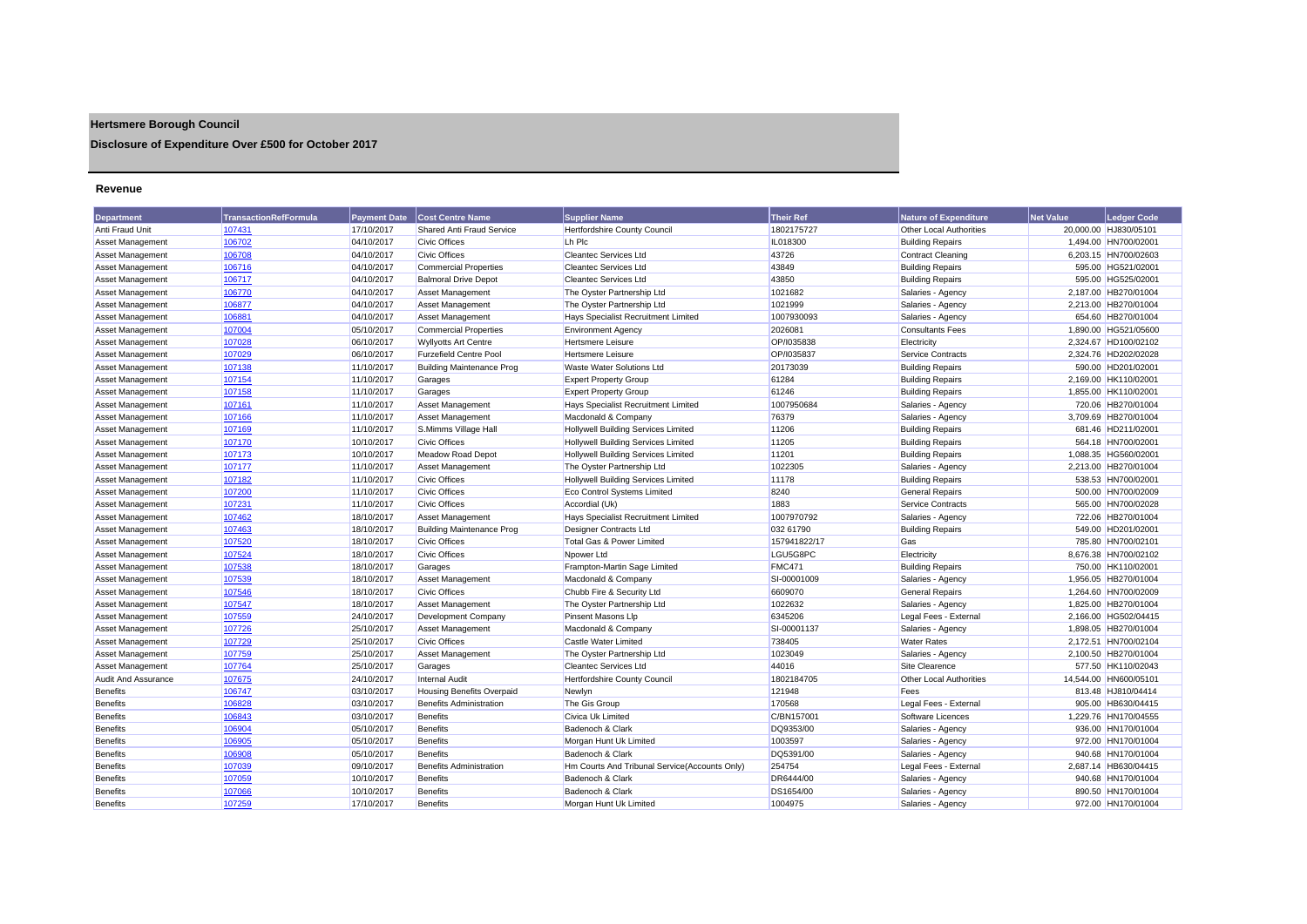| <b>Benefits</b>                 | 107409 | 17/10/2017 | <b>Benefits</b>                     | Badenoch & Clark                            | DT4872/00       | Salaries - Agency                 | 940.68 HN170/01004    |
|---------------------------------|--------|------------|-------------------------------------|---------------------------------------------|-----------------|-----------------------------------|-----------------------|
| <b>Benefits</b>                 | 107541 | 18/10/2017 | <b>Benefits</b>                     | Morgan Hunt Uk Limited                      | 1006337         | Salaries - Agency                 | 972.00 HN170/01004    |
| <b>Benefits</b>                 | 107542 | 18/10/2017 | <b>Benefits</b>                     | Badenoch & Clark                            | DT7193/00       | Salaries - Agency                 | 936.00 HN170/01004    |
| <b>Benefits</b>                 | 107826 | 25/10/2017 | <b>Benefits</b>                     | Morgan Hunt Uk Limited                      | 1007713         | Salaries - Agency                 | 972.00 HN170/01004    |
| Corporate Management            | 106833 | 03/10/2017 | Corporate Management                | <b>Allpay Ltd</b>                           | 0000491118      | <b>Bank Charges</b>               | 1,298.39 HB220/04404  |
| Corporate Management            | 107013 | 06/10/2017 | Corporate Management                | <b>Barclays Bank</b>                        | 2017092437641   | <b>Bank Charges</b>               | 3.891.72 HB220/04404  |
| Corporate Support               | 106891 | 05/10/2017 | Pcso                                | Hertfordshire Constabulary                  | H0000279        | Subs/Contributions                | 32,000.00 HE330/04706 |
| Corporate Support               | 107131 | 11/10/2017 | Prg - Revenue Expense               | Qualsafe Ltd                                | 280735          | Equip + Furn Funded By Rev        | 615.00 HG630/04001    |
| Corporate Support               | 107249 | 17/10/2017 | Ward Improvement Scheme             | Aldenham Parish Council                     | WIIS-1718-AE-CG | Ward Improve Initiative Scheme    | 500.00 HD111/04930    |
| Corporate Support               | 107455 | 17/10/2017 | Cctv                                | <b>British Telecom Redcare</b>              | 20025846        | Telephones- Bt Calls              | 5,914.42 HE400/04503  |
| Corporate Support               | 107505 | 18/10/2017 | Partnerships & Com Engagement       | Apse                                        | 1718/1242       | Conference Exps - Officers        | 876.00 HD600/04608    |
| Corporate Support               | 107681 | 24/10/2017 | Community Safety Partnership        | Mount Grace School                          | <b>SINV2197</b> | Miscellaneous Expenses            | 5,936.00 HE300/04940  |
| Corporate Support               | 107700 | 24/10/2017 | Assistance To Vol Organisation      | <b>Community Hertsmere</b>                  | 23OCTOBER2017   | <b>Grants - Voluntary Bodies</b>  | 916.80 HD110/04701    |
| <b>Customer Services</b>        | 106906 | 05/10/2017 | Civic Office Keepers                | Proforce 1 Security Ltd                     | PF1622          | <b>Contractors Payments</b>       | 2,641.47 HO300/05601  |
| <b>Customer Services</b>        | 107069 | 10/10/2017 | <b>Customers Services</b>           | <b>Belfast City Council</b>                 | 90344983        | Software Licences                 | 11,883.00 HO100/04555 |
| Democratic Services Unit        | 106829 | 03/10/2017 | <b>Legal Business Unit</b>          | <b>Nivekbres Limited</b>                    | 049             | Salaries - Agency                 | 1,226.25 HN300/01004  |
| Democratic Services Unit        | 106832 | 03/10/2017 | Legal Business Unit                 | Iken Business Ltd                           | IK25372         | Software Licences                 | 897.49 HN300/04555    |
| <b>Democratic Services Unit</b> | 107075 | 10/10/2017 | <b>Legal Business Unit</b>          | Brook Street (Uk) Ltd                       | 30661480        | Salaries - Agency                 | 545.46 HN300/01004    |
| <b>Democratic Services Unit</b> | 107076 | 10/10/2017 | <b>Legal Business Unit</b>          | Nivekbres Limited                           | 050             | Salaries - Agency                 | 1.181.25 HN300/01004  |
| <b>Democratic Services Unit</b> | 107083 | 10/10/2017 | <b>Legal Business Unit</b>          | <b>Lexis Nexis</b>                          | I0818727R       | Legal Pubs + Updates              | 1,370.30 HN300/04307  |
| <b>Democratic Services Unit</b> | 107408 | 17/10/2017 | <b>Legal Business Unit</b>          | The Law Society                             | CRMO1288765     | <b>Professional Subscriptions</b> | 954.00 HN300/01406    |
| <b>Democratic Services Unit</b> | 107553 | 24/10/2017 | <b>Legal Business Unit</b>          | Brook Street (Uk) Ltd                       | 30672971        | Salaries - Agency                 | 618.48 HN300/01004    |
| <b>Democratic Services Unit</b> | 107554 | 24/10/2017 | <b>Legal Business Unit</b>          | Nivekbres Limited                           | 051             | Salaries - Agency                 | 1,170.00 HN300/01004  |
| <b>Development Control</b>      | 105813 | 12/09/2017 | Development Management              | <b>Six Pump Court</b>                       | 147039          | Legal Fees - External             | 1,000.00 HG200/04415  |
| Development Control             | 106815 | 03/10/2017 | Development Management              | <b>Crisp Documents Limited</b>              | 35355           | Scanning                          | 3.271.77 HG200/04320  |
| <b>Development Control</b>      | 106816 | 03/10/2017 | Development Management              | <b>Crisp Documents Limited</b>              | 35340           | Scanning                          | 10,979.51 HG200/04320 |
| <b>Development Control</b>      | 107035 | 06/10/2017 | Development Management              | Randstad Cpe Limited                        | PINF1139135     | Salaries - Agency                 | 812.52 HG200/01004    |
| Development Control             | 107036 | 06/10/2017 | Development Management              | Randstad Cpe Limited                        | PINF1140207     | Salaries - Agency                 | 603.90 HG200/01004    |
| Development Control             | 107061 | 10/10/2017 | Development Management              | <b>Emmaline Lambert</b>                     | 147014-3.10.17  | Legal Fees - External             | 3,150.00 HG200/04415  |
| Development Control             | 107217 | 10/10/2017 | Development Management              | William Lawrence Advertising Ltd            | 41242           | Advertising                       | 3,488.22 HG200/04901  |
| Development Control             | 107218 | 10/10/2017 | Development Management              | Bnp Paribas Real Estate Advisory & Property | 203387          | <b>Training External</b>          | 1,744.50 HG200/01403  |
| Development Control             | 107483 | 18/10/2017 | Development Management              | Randstad Cpe Limited                        | PINF1144609     | Salaries - Agency                 | 836.24 HG200/01004    |
| <b>Development Control</b>      | 107484 | 18/10/2017 | Development Management              | Randstad Cpe Limited                        | PINF1148563     | Salaries - Agency                 | 846.12 HG200/01004    |
| <b>Development Control</b>      | 107485 | 18/10/2017 | Development Management              | Randstad Cpe Limited                        | PINF1144940     | Salaries - Agency                 | 794.29 HG200/01004    |
| Development Control             | 107796 | 25/10/2017 | Development Management              | Randstad Cpe Limited                        | PINF1153093     | Salaries - Agency                 | 783.31 HG200/01004    |
| Development Control             | 107818 | 25/10/2017 | Development Management              | Beechwood Homes Limited                     | SIN001040       | <b>Costs Awarded Agt Council</b>  | 16,685.00 HG200/04427 |
| <b>Drainage Services</b>        | 106781 | 03/10/2017 | <b>Engineering Services Unit</b>    | <b>Go Plant Ltd</b>                         | 0000741354      | Vehicle Maintenance + Repairs     | 1,106.52 HE620/03001  |
| <b>Drainage Services</b>        | 106796 | 03/10/2017 | Land Drainage Maintenance           | Aztec Consultants (Gb) Limited              | HBC150/2017     | <b>Contractors Payments</b>       | 2,400.00 HE600/05601  |
| <b>Drainage Services</b>        | 107828 | 25/10/2017 | <b>Drainage Consultancy</b>         | Carbon 60                                   | 522663          | <b>Contractors Payments</b>       | 584.63 HE640/05601    |
| <b>Drainage Services</b>        | 107830 | 25/10/2017 | <b>Drainage Consultancy</b>         | Carbon 60                                   | 521716          | <b>Contractors Payments</b>       | 517.50 HE640/05601    |
| Elections                       | 107387 | 17/10/2017 | <b>Borough Council Election</b>     | <b>Royal Mail</b>                           | 9055287008      | Postal Votes Expenses             | 700.20 HB801/04627    |
| Elections                       | 107388 | 17/10/2017 | <b>Electoral Registration Costs</b> | <b>Halarose Ltd</b>                         | 10578           | Canvass                           | 1.572.56 HB810/01801  |
| Elections                       | 107391 | 17/10/2017 | <b>Borough Council Election</b>     | <b>Electoral Reform Services</b>            | ERS170283       | Printing                          | 2,786.06 HB801/04311  |
| Elections                       | 107678 | 24/10/2017 | <b>Electoral Registration Costs</b> | Royal Mail                                  | 9055349699      | Postage - Canvass                 | 1,473.81 HB810/04502  |
| <b>Environmental Health</b>     | 106692 | 04/10/2017 | <b>Environmental Health</b>         | Spring Technology Staffing Services (Stss)  | DP2666/00       | Salaries - Agency                 | 741.96 HF700/01004    |
| <b>Environmental Health</b>     | 106769 | 03/10/2017 | <b>Environmental Health</b>         | Osborne Richardson Ltd                      | 210065          | Salaries - Agency                 | 1.229.06 HF700/01004  |
| <b>Environmental Health</b>     | 106896 | 05/10/2017 | <b>Environmental Health</b>         | Brook Street (Uk) Ltd                       | 30649428        | Salaries - Agency                 | 574.78 HF700/01004    |
| <b>Environmental Health</b>     | 106897 | 05/10/2017 | <b>Environmental Health</b>         | Brook Street (Uk) Ltd                       | 30649434        | Salaries - Agency                 | 549.70 HF700/01004    |
| <b>Environmental Health</b>     | 106902 | 05/10/2017 | <b>Environmental Health</b>         | Spring Technology Staffing Services (Stss)  | DQ8662/00       | Salaries - Agency                 | 774.94 HF700/01004    |
| <b>Environmental Health</b>     | 107012 | 06/10/2017 | <b>Environmental Health</b>         | Osborne Richardson Ltd                      | 210219          | Salaries - Agency                 | 1,233.38 HF700/01004  |
| <b>Environmental Health</b>     | 107258 | 17/10/2017 | <b>Unclaimed Dead</b>               | Neville Funeral Services Inc G Hall & Sons  | HE17/00058      | <b>Burial Costs</b>               | 1,010.00 HE100/04435  |
| <b>Environmental Health</b>     | 107404 | 17/10/2017 | <b>Environmental Health</b>         | Spring Technology Staffing Services (Stss)  | DS3244/00       | Salaries - Agency                 | 733.72 HF700/01004    |
| <b>Environmental Health</b>     | 107405 | 17/10/2017 | <b>Environmental Health</b>         | Brook Street (Uk) Ltd                       | 30661483        | Salaries - Agency                 | 697.88 HF700/01004    |
| <b>Environmental Health</b>     | 107424 | 17/10/2017 | <b>Environmental Health</b>         | Brook Street (Uk) Ltd                       | 30672974        | Salaries - Agency                 | 726.56 HF700/01004    |
| <b>Environmental Health</b>     | 107427 | 17/10/2017 | <b>Environmental Health</b>         | Brook Street (Uk) Ltd                       | 30672969        | Salaries - Agency                 | 574.78 HF700/01004    |
| <b>Environmental Health</b>     | 107428 | 17/10/2017 | <b>Environmental Health</b>         | Osborne Richardson Ltd                      | 210383          | Salaries - Agency                 | 1.125.45 HF700/01004  |
|                                 |        |            |                                     |                                             |                 |                                   |                       |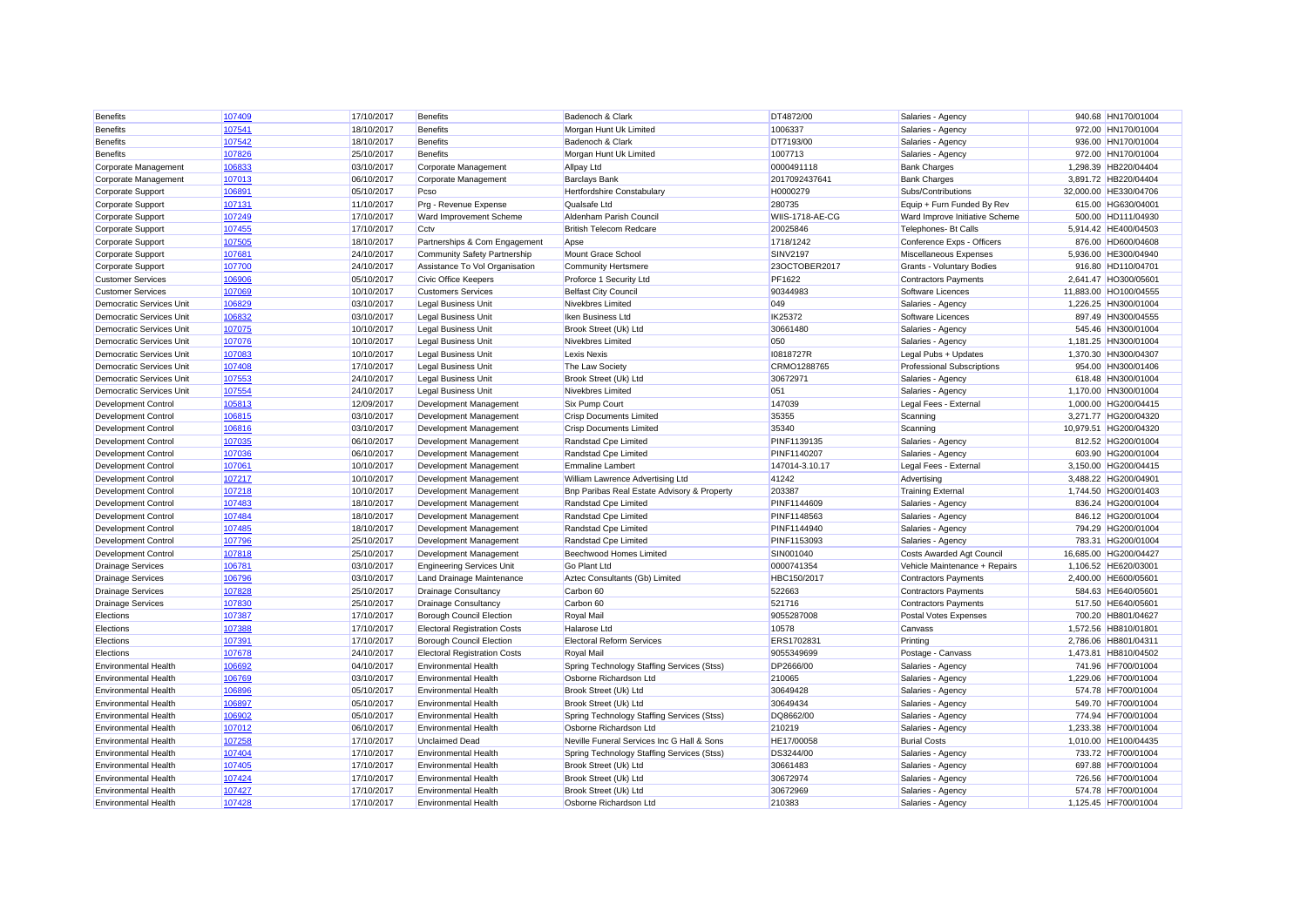| <b>Environmental Health</b> | 107674 | 24/10/2017 | <b>Environmental Health</b>   | Spring Technology Staffing Services (Stss) | DT6814/00       | Salaries - Agency                 | 676.01 HF700/01004    |
|-----------------------------|--------|------------|-------------------------------|--------------------------------------------|-----------------|-----------------------------------|-----------------------|
| <b>Environmental Health</b> | 107843 | 25/10/2017 | <b>Environmental Health</b>   | Ccs Media Ltd                              | 2943175/2947181 | Equip + Furn Funded By Rev        | 2,487.76 HF700/04001  |
| <b>Executive Directors</b>  | 106778 | 03/10/2017 | <b>Executive Directors</b>    | Tate C/O Carlislestaffing Plc              | 791705          | Salaries - Agency                 | 771.98 HN400/01004    |
| <b>Executive Directors</b>  | 107062 | 10/10/2017 | <b>Executive Directors</b>    | Tate C/O Carlislestaffing Plc              | 792775          | Salaries - Agency                 | 639.79 HN400/01004    |
| <b>Executive Directors</b>  | 107412 | 17/10/2017 | <b>Executive Directors</b>    | Tate C/O Carlislestaffing Plc              | 793656          | Salaries - Agency                 | 629.21 HN400/01004    |
| <b>Executive Directors</b>  | 107693 | 24/10/2017 | <b>Executive Directors</b>    | Tate C/O Carlislestaffing Plc              | 794437          | Salaries - Agency                 | 618.64 HN400/01004    |
| Finance                     | 106777 | 03/10/2017 | Accountancy + Financial Servs | Randstad Employment Bureau Ltd             | 6647319         | Salaries - Agency                 | 1,264.36 HN100/01004  |
| Finance                     | 106889 | 04/10/2017 | Accountancy + Financial Servs | The Learn Centre Ltd                       | ORD20923        | <b>Professional Subscriptions</b> | 1.050.00 HN100/01406  |
| Finance                     | 107064 | 10/10/2017 | Accountancy + Financial Servs | Randstad Employment Bureau Ltd             | 6649987         | Salaries - Agency                 | 1,160.44 HN100/01004  |
| Finance                     | 107411 | 17/10/2017 | Accountancy + Financial Servs | Randstad Employment Bureau Ltd             | 6651928         | Salaries - Agency                 | 1,290.34 HN100/01004  |
| Finance                     | 107694 | 24/10/2017 | Accountancy + Financial Servs | Randstad Employment Bureau Ltd             | 6653819         | Salaries - Agency                 | 1,238.38 HN100/01004  |
| <b>General Expenses</b>     | 106610 | 28/09/2017 | <b>General Expenses</b>       | <b>Hfx Limited</b>                         | 26528           | <b>Security Services</b>          | 1,706.92 HB100/04440  |
| <b>General Expenses</b>     | 106903 | 05/10/2017 | <b>General Expenses</b>       | Firstcare                                  | 7079            | Medical                           | 833.33 HB100/01414    |
| <b>General Expenses</b>     | 107240 | 11/10/2017 | <b>General Expenses</b>       | Bhsf Occupational Health Ltd (Nexus)       | 21897           | <b>Occupational Health</b>        | 1,050.00 HB100/01509  |
| <b>General Expenses</b>     | 107241 | 11/10/2017 | <b>General Expenses</b>       | Sharpe Pritchard Llp                       | 89353           | Legal Fees - External             | 2,100.00 HB100/04415  |
| Housing                     | 105872 | 03/10/2017 | Homelessness                  | <b>Emergency Accommodation Ltd</b>         | 8/8964          | Bed + Breakfast                   | 1,426.00 HJ700/04725  |
| Housing                     | 106612 | 03/10/2017 | <b>Housing Services</b>       | Prentis                                    | 00030930        | Salaries - Agency                 | 985.68 HJ100/01004    |
| Housing                     | 106613 | 03/10/2017 | <b>Housing Services</b>       | Hays Specialist Recruitment Limited        | 1007929403      | Salaries - Agency                 | 568.40 HJ100/01004    |
| Housing                     | 106724 | 24/10/2017 | Homelessness                  | Shiraz Jivray T/A Chester House            | 1101            | Bed + Breakfast                   | 6,750.00 HJ700/04725  |
| Housing                     | 106725 | 24/10/2017 | Homelessness                  | <b>Lustreplace Limited</b>                 | 58              | Bed + Breakfast                   | 1,350.00 HJ700/04725  |
| Housing                     | 106726 | 24/10/2017 | Homelessness                  | <b>Lustreplace Limited</b>                 | 59              | Bed + Breakfast                   | 1,200.00 HJ700/04725  |
| Housing                     | 106727 | 24/10/2017 | Homelessness                  | <b>Lustreplace Limited</b>                 | 60              | Bed + Breakfast                   | 1,350.00 HJ700/04725  |
| Housing                     | 106728 | 24/10/2017 | Homelessness                  | <b>Lustreplace Limited</b>                 | 61              | Bed + Breakfast                   | 1,350.00 HJ700/04725  |
| Housing                     | 106729 | 24/10/2017 | Homelessness                  | Assetgrove Lettings Ltd                    | 85275           | Bed + Breakfast                   | 1,350.00 HJ700/04725  |
| Housing                     | 106730 | 24/10/2017 | Homelessness                  | Assetgrove Lettings Ltd                    | 85277           | Bed + Breakfast                   | 1,500.00 HJ700/04725  |
| Housing                     | 106731 | 24/10/2017 | Homelessness                  | Assetgrove Lettings Ltd                    | 85276           | Bed + Breakfast                   | 900.00 HJ700/04725    |
| Housing                     | 106732 | 24/10/2017 | Homelessness                  | <b>Stef And Philips</b>                    | <b>HBC335</b>   | Bed + Breakfast                   | 6,300.00 HJ700/04725  |
| Housing                     | 106733 | 24/10/2017 | Homelessness                  | <b>Stef And Philips</b>                    | <b>HBC332</b>   | Bed + Breakfast                   | 5,880.00 HJ700/04725  |
| Housing                     | 106734 | 24/10/2017 | Homelessness                  | <b>Stef And Philips</b>                    | <b>HBC329</b>   | Bed + Breakfast                   | 1,500.00 HJ700/04725  |
| Housing                     | 106735 | 24/10/2017 | Homelessness                  | <b>Stef And Philips</b>                    | <b>HBC326</b>   | Bed + Breakfast                   | 1,050.00 HJ700/04725  |
| Housing                     | 106736 | 24/10/2017 | Homelessness                  | <b>Stef And Philips</b>                    | <b>HBC337</b>   | Bed + Breakfast                   | 3,710.00 HJ700/04725  |
| Housing                     | 106737 | 24/10/2017 | Homelessness                  | <b>Stef And Philips</b>                    | <b>HBC334</b>   | Bed + Breakfast                   | 3.395.00 HJ700/04725  |
| Housing                     | 106738 | 24/10/2017 | Homelessness                  | <b>Stef And Philips</b>                    | HBC331          | Bed + Breakfast                   | 6,300.00 HJ700/04725  |
| Housing                     | 106739 | 24/10/2017 | Homelessness                  | <b>Stef And Philips</b>                    | <b>HBC328</b>   | Bed + Breakfast                   | 990.00 HJ700/04725    |
| Housing                     | 106740 | 24/10/2017 | Homelessness                  | <b>Stef And Philips</b>                    | <b>HBC325</b>   | Bed + Breakfast                   | 2,800.00 HJ700/04725  |
| Housing                     | 106741 | 24/10/2017 | Homelessness                  | <b>Stef And Philips</b>                    | <b>HBC336</b>   | Bed + Breakfast                   | 6,300.00 HJ700/04725  |
| Housing                     | 106742 | 24/10/2017 | Homelessness                  | <b>Stef And Philips</b>                    | <b>HBC333</b>   | Bed + Breakfast                   | 3,150.00 HJ700/04725  |
| Housing                     | 106743 | 24/10/2017 | Homelessness                  | <b>Stef And Philips</b>                    | <b>HBC330</b>   | Bed + Breakfast                   | 2,415.00 HJ700/04725  |
| Housing                     | 106744 | 24/10/2017 | Homelessness                  | <b>Stef And Philips</b>                    | HBC327          | Bed + Breakfast                   | 5,250.00 HJ700/04725  |
| Housing                     | 106745 | 24/10/2017 | Homelessness                  | <b>Stef And Philips</b>                    | <b>HBC338</b>   | Bed + Breakfast                   | 3,045.00 HJ700/04725  |
| Housing                     | 106764 | 05/10/2017 | <b>Housing Services</b>       | The Oyster Partnership Ltd                 | 1022000         | Salaries - Agency                 | 704.08 HJ100/01004    |
| Housing                     | 106765 | 05/10/2017 | <b>Housing Services</b>       | The Oyster Partnership Ltd                 | 1021998         | Salaries - Agency                 | 1,871.74 HJ100/01004  |
| Housing                     | 106818 | 24/10/2017 | Homelessness                  | <b>Emergency Accommodation Ltd</b>         | 9/9168          | Bed + Breakfast                   | 1,380.00 HJ700/04725  |
| Housing                     | 106819 | 24/10/2017 | Homelessness                  | <b>Emergency Accommodation Ltd</b>         | 9/9169          | Bed + Breakfast                   | 1,080.00 HJ700/04725  |
| Housing                     | 106820 | 24/10/2017 | Homelessness                  | <b>Emergency Accommodation Ltd</b>         | 9/9170          | Bed + Breakfast                   | 1,380.00 HJ700/04725  |
| Housing                     | 106821 | 24/10/2017 | Homelessness                  | <b>Emergency Accommodation Ltd</b>         | 9/9171          | Bed + Breakfast                   | 1,380.00 HJ700/04725  |
| Housing                     | 106822 | 24/10/2017 | Homelessness                  | <b>Emergency Accommodation Ltd</b>         | 9/9172          | Bed + Breakfast                   | 1,380.00 HJ700/04725  |
| Housing                     | 106823 | 24/10/2017 | Homelessness                  | <b>Emergency Accommodation Ltd</b>         | 9/9173          | Bed + Breakfast                   | 1,380.00 HJ700/04725  |
| Housing                     | 106824 | 24/10/2017 | Homelessness                  | <b>Emergency Accommodation Ltd</b>         | 9/9198          | Bed + Breakfast                   | 1,650.00 HJ700/04725  |
| Housing                     | 106882 | 17/10/2017 | <b>Housing Services</b>       | Prentis                                    | 00031017        | Salaries - Agency                 | 985.68 HJ100/01004    |
| Housing                     | 106911 | 06/10/2017 | <b>Housing Services</b>       | The Oyster Partnership Ltd                 | 1022306         | Salaries - Agency                 | 748.02 HJ100/01004    |
| Housing                     | 106912 | 24/10/2017 | Homelessness                  | <b>Parse Security Systems</b>              | 227             | Bed + Breakfast                   | 6,750.00 HJ700/04725  |
| Housing                     | 106913 | 06/10/2017 | <b>Housing Services</b>       | Hays Specialist Recruitment Limited        | 1007950226      | Salaries - Agency                 | 996.10 HJ100/01004    |
| Housing                     | 107000 | 24/10/2017 | Homelessness                  | Altwood Housing                            | 3003/1          | Bed + Breakfast                   | 972.00 HJ700/04725    |
| Housing                     | 107001 | 24/10/2017 | Homelessness                  | Altwood Housing                            | 3003/2          | Bed + Breakfast                   | 810.00 HJ700/04725    |
| Housing                     | 107030 | 24/10/2017 | Homelessness                  | Uk Room (London) Ltd                       | SEP001 HERTS 20 | Bed + Breakfast                   | 16.082.00 HJ700/04725 |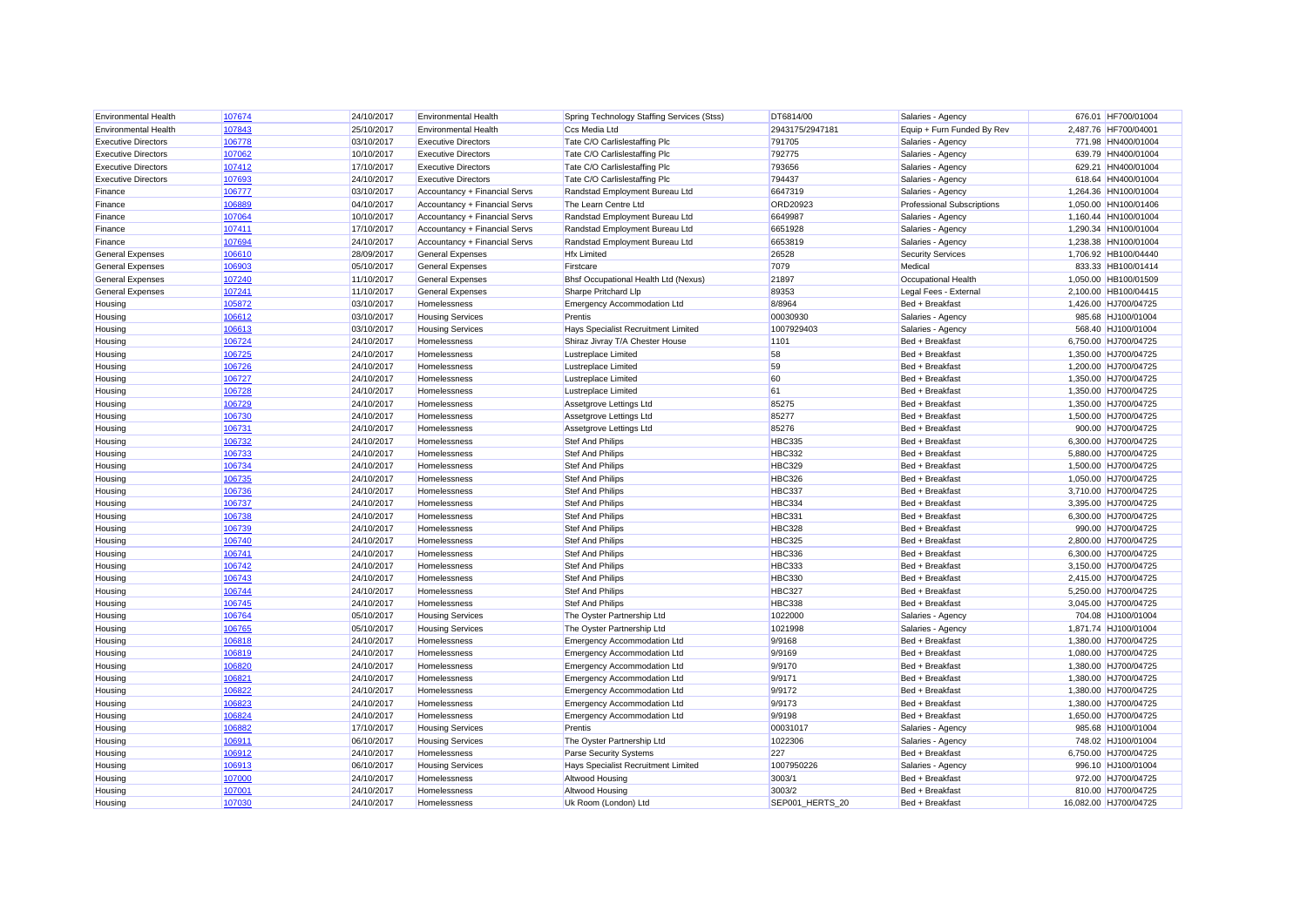| Housing                          | 107031 | 24/10/2017 | Homelessness                        | Uk Room (London) Ltd                       | SEP002 HERTS 20 | Bed + Breakfast                | 29,385.00 HJ700/04725                        |
|----------------------------------|--------|------------|-------------------------------------|--------------------------------------------|-----------------|--------------------------------|----------------------------------------------|
| Housing                          | 107060 | 11/10/2017 | Single Homelessness                 | <b>Affinity Sutton</b>                     | 6 SULLIVAN WAY  | <b>Rent Schemes</b>            | 1,300.00 HJ730/04726                         |
| Housing                          | 107077 | 10/10/2017 | <b>Housing Services</b>             | William Lawrence Advertising Ltd           | 41243           | Legal Fees - External          | 3,920.72 HJ100/04415                         |
| Housing                          | 107142 | 24/10/2017 | Homelessness                        | <b>Grow Management Uk</b>                  | S100505         | Bed + Breakfast                | 1,260.00 HJ700/04725                         |
| Housing                          | 107406 | 24/10/2017 | <b>Housing Services</b>             | Hays Specialist Recruitment Limited        | 1007980529      | Salaries - Agency              | 997.20 HJ100/01004                           |
| <b>Human Resources</b>           | 107009 | 06/10/2017 | Health + Safety                     | 1st Aid Fire                               | 10145           | <b>Training External</b>       | 900.00 HE820/01403                           |
| Human Resources                  | 107822 | 25/10/2017 | <b>Strategic Training</b>           | Learning Pool Limited                      | INV-011688      | <b>Training External</b>       | 6,625.00 HB210/01403                         |
| <b>Information Services Unit</b> | 106752 | 03/10/2017 | Civic Office Telephones             | Daisy Communications Ltd                   | 7235350         | Telephones- Bt Equipment       | 523.47 HN210/04504                           |
| <b>Information Services Unit</b> | 106817 | 03/10/2017 | <b>Information Digital Services</b> | Zengenti Ltd                               | 7141            | Web Content/Management         | 11,400.00 HN200/04525                        |
| <b>Information Services Unit</b> | 107235 | 11/10/2017 | <b>Information Digital Services</b> | Vodafone Ltd                               | UK10/102017/540 | Internet + It Security         | 3.219.15 HN200/04538                         |
| <b>Information Services Unit</b> | 107451 | 17/10/2017 | <b>Information Digital Services</b> | Satisnet                                   | 12963           | Internet + It Security         | 6,680.00 HN200/04538                         |
| <b>Information Services Unit</b> | 107452 | 17/10/2017 | <b>Civic Office Telephones</b>      | Daisy Communications Ltd                   | 7324235         | Telephones- Bt Equipment       | 999.99 HN210/04504                           |
| <b>Information Services Unit</b> | 107488 | 18/10/2017 | <b>Information Digital Services</b> | <b>Tdc Telecom</b>                         | 10852           | Central Infrastructure Renewal | 530.00 HN200/04510                           |
| Information Services Unit        | 107653 | 24/10/2017 | <b>Information Digital Services</b> | <b>Civica Uk Limited</b>                   | C/RB155120      | It Equipment And Maintenance   | 5,828.00 HN200/04565                         |
| <b>Information Services Unit</b> | 107691 | 24/10/2017 | <b>Information Digital Services</b> | Ccs Media Ltd                              | 2950344         | Central Infrastructure Renewal | 610.00 HN200/04510                           |
| <b>Local Land Charges</b>        | 106830 | 03/10/2017 | <b>Land Charges</b>                 | Hertfordshire County Council               | 1802152774      | <b>Hcc Searches</b>            | 1,824.00 HC100/04624                         |
| Parking                          | 107056 | 10/10/2017 | <b>Parking Services</b>             | Murrill Construction Ltd                   | HBC10738        | <b>Contractors Payments</b>    | 3,857.59 HH800/05601                         |
| Parking                          | 107071 | 10/10/2017 | <b>Parking Services</b>             | <b>Bdi Securities Uk Ltd</b>               | 24083           | <b>Security Services</b>       | 2,159.90 HH800/04440                         |
| Parking                          | 107072 | 10/10/2017 | <b>Parking Services</b>             | Liberty Services (Ar & Rf Reddin) Limited  | 6128018598      | Repairs + Renewals             | 672.00 HH800/04002                           |
| Parking                          | 107124 | 10/10/2017 | Cpz Design + Implementation         | Murrill Construction Ltd                   | <b>HBC10737</b> | <b>Contractors Payments</b>    | 887.00 HH810/05601                           |
| Parking                          | 107201 | 10/10/2017 | <b>Parking Services</b>             | <b>Gristwood And Toms Limited</b>          | 35670           | <b>General Repairs</b>         | 4,820.00 HH800/02009                         |
|                                  | 107111 | 10/10/2017 | Arboricultural Work-P/Bar           | <b>Gristwood And Toms Limited</b>          | 35274           |                                |                                              |
| Parks And Amenities Manager      | 107115 | 11/10/2017 |                                     | John O'Conner Grounds Maintenance          | 57159           | <b>Contractors Payments</b>    | 2,689.25 HD391/05601<br>5,779.85 HE101/05605 |
| Parks And Amenities Manager      |        |            | Allum Ln Cemetery+Closed Gnd        |                                            |                 | <b>Gm Contract Payments</b>    |                                              |
| Parks And Amenities Manager      | 107115 | 11/10/2017 | Bushey/Radlett Ground Maint.        | John O'Conner Grounds Maintenance          | 57159           | <b>Gm Contract Payments</b>    | 15,581.07 HD371/05605                        |
| Parks And Amenities Manager      | 107115 | 11/10/2017 | Bwood/Elstree/Shenley Gnd Mnt       | John O'Conner Grounds Maintenance          | 57159           | <b>Gm Contract Payments</b>    | 27,508.23 HD372/05605                        |
| Parks And Amenities Manager      | 107115 | 11/10/2017 | <b>Parks Cleansing</b>              | John O'Conner Grounds Maintenance          | 57159           | <b>Gm Contract Payments</b>    | 6,755.94 HD302/05605                         |
| Parks And Amenities Manager      | 107115 | 11/10/2017 | Pbar/Sth Mimms/Ridge Gnd Mnt        | John O'Conner Grounds Maintenance          | 57159           | <b>Gm Contract Payments</b>    | 15,027.99 HD373/05605                        |
| Parks And Amenities Manager      | 107121 | 10/10/2017 | Parks                               | <b>Affinity Water Limited</b>              | 1006236-7/4     | <b>Water Rates</b>             | 761.59 HD300/02104                           |
| Parks And Amenities Manager      | 107199 | 10/10/2017 | Arboricultural Work-Bushey          | <b>Gristwood And Toms Limited</b>          | 35669           | <b>Contractors Payments</b>    | 3,070.00 HD392/05601                         |
| Parks And Amenities Manager      | 107230 | 11/10/2017 | Allum Ln Cemetery+Closed Gnd        | John O'Conner Grounds Maintenance          | 57420           | <b>Gm Contract Payments</b>    | 5,779.85 HE101/05605                         |
| Parks And Amenities Manager      | 107230 | 11/10/2017 | Bushey/Radlett Ground Maint.        | John O'Conner Grounds Maintenance          | 57420           | <b>Gm Contract Payments</b>    | 15.581.07 HD371/05605                        |
| Parks And Amenities Manager      | 107230 | 11/10/2017 | Bwood/Elstree/Shenley Gnd Mnt       | John O'Conner Grounds Maintenance          | 57420           | <b>Gm Contract Payments</b>    | 27,508.23 HD372/05605                        |
| Parks And Amenities Manager      | 107230 | 11/10/2017 | <b>Parks Cleansing</b>              | John O'Conner Grounds Maintenance          | 57420           | Gm Contract Payments           | 6,755.94 HD302/05605                         |
| Parks And Amenities Manager      | 107230 | 11/10/2017 | Pbar/Sth Mimms/Ridge Gnd Mnt        | John O'Conner Grounds Maintenance          | 57420           | Gm Contract Payments           | 15,027.99 HD373/05605                        |
| Parks And Amenities Manager      | 107446 | 17/10/2017 | Allum Ln Cemetery+Closed Gnd        | St Giles Parochial Church Council          | 30.09.2017      | <b>Grants Etc.</b>             | 2,798.99 HE101/04951                         |
| Parks And Amenities Manager      | 107492 | 18/10/2017 | <b>Bushey Rose Garden</b>           | <b>Wildflower Turf Ltd</b>                 | <b>INV4167</b>  | Equip + Furn Funded By Rev     | 516.50 HD301/04001                           |
| Parks And Amenities Manager      | 107502 | 18/10/2017 | Parks                               | <b>Hollywell Building Services Limited</b> | 11429           | <b>Building Repairs</b>        | 610.37 HD300/02001                           |
| Parks And Amenities Manager      | 107731 | 25/10/2017 | Parks                               | Castle Water Limited                       | 737732          | <b>Water Rates</b>             | 1,160.33 HD300/02104                         |
| Parks And Amenities Manager      | 107774 | 25/10/2017 | Parks                               | J & S O'Connell                            | JS1535          | <b>General Repairs</b>         | 4,930.00 HD300/02009                         |
| Parks And Amenities Manager      | 107777 | 25/10/2017 | Allum Ln Cemetery+Closed Gnd        | John O'Conner Grounds Maintenance          | 57600           | Grave Digging                  | 1,277.10 HE101/04441                         |
| Parks And Amenities Manager      | 107842 | 25/10/2017 | Allum Ln Cemetery+Closed Gnd        | Rominar London Ltd                         | 15.12           | Miscellaneous Expenses         | 3,625.00 HE101/04940                         |
| <b>Planning Policy</b>           | 106609 | 28/09/2017 | Local Development Scheme            | Aecom                                      | 28323218        | <b>Consultants Fees</b>        | 2,157.00 HG310/05600                         |
| <b>Planning Policy</b>           | 106768 | 04/10/2017 | Planning Improvement Project        | Anne Jagger                                | 18466           | Salaries - Agency              | 959.57 HG300/01004                           |
| <b>Planning Policy</b>           | 106811 | 03/10/2017 | Area Based Grant                    | <b>Ark Consultancy Limited</b>             | 10764           | <b>Consultants Fees</b>        | 759.00 HG320/05600                           |
| <b>Planning Policy</b>           | 106812 | 03/10/2017 | Local Development Scheme            | Opinion Research Services Ltd              | 121.17.18       | <b>Consultants Fees</b>        | 980.00 HG310/05600                           |
| <b>Planning Policy</b>           | 106813 | 03/10/2017 | <b>Area Based Grant</b>             | <b>Essex County Council</b>                | 1010418890      | <b>Consultants Fees</b>        | 16,973.50 HG320/05600                        |
| <b>Planning Policy</b>           | 106814 | 03/10/2017 | <b>Planning Policy</b>              | Idox Software Ltd                          | 7017855         | Software Licences              | 3,000.00 HG300/04555                         |
| <b>Planning Policy</b>           | 107034 | 06/10/2017 | Planning Improvement Project        | Anne Jagger                                | 18485           | Salaries - Agency              | 695.75 HG300/01004                           |
| <b>Planning Policy</b>           | 107441 | 17/10/2017 | Planning Improvement Project        | Anne Jagger                                | 18504           | Salaries - Agency              | 973.08 HG300/01004                           |
| <b>Planning Policy</b>           | 107444 | 17/10/2017 | Local Development Scheme            | Land Use Consultants Limited               | 047868          | <b>Consultants Fees</b>        | 6,437.10 HG310/05600                         |
| <b>Planning Policy</b>           | 107490 | 18/10/2017 | Local Development Scheme            | <b>Ark Consultancy Limited</b>             | 10845           | <b>Consultants Fees</b>        | 2,001.00 HG310/05600                         |
| <b>Planning Policy</b>           | 107491 | 18/10/2017 | Local Development Scheme            | D2d Distribution Ltd                       | 002281          | Contractors Payments           | 2,210.00 HG310/05601                         |
| <b>Planning Policy</b>           | 107797 | 25/10/2017 | Planning Improvement Project        | Anne Jagger                                | 18520           | Salaries - Agency              | 973.08 HG300/01004                           |
| <b>Print Services</b>            | 106826 | 03/10/2017 | Design + Print Services             | Elle Media Group Ltd                       | 10797           | <b>Contractors Payments</b>    | 3,780.00 HN900/05601                         |
|                                  | 106914 |            |                                     |                                            | 135349          |                                |                                              |
| <b>Print Services</b>            |        | 05/10/2017 | Design + Print Services             | Hill & Garwood Printing Ltd                |                 | <b>Contractors Payments</b>    | 1,195.00 HN900/05601                         |
| <b>Print Services</b>            | 107006 | 06/10/2017 | Design + Print Services             | Df One Design                              | <b>HBC069</b>   | <b>Contractors Payments</b>    | 1.799.00 HN900/05601                         |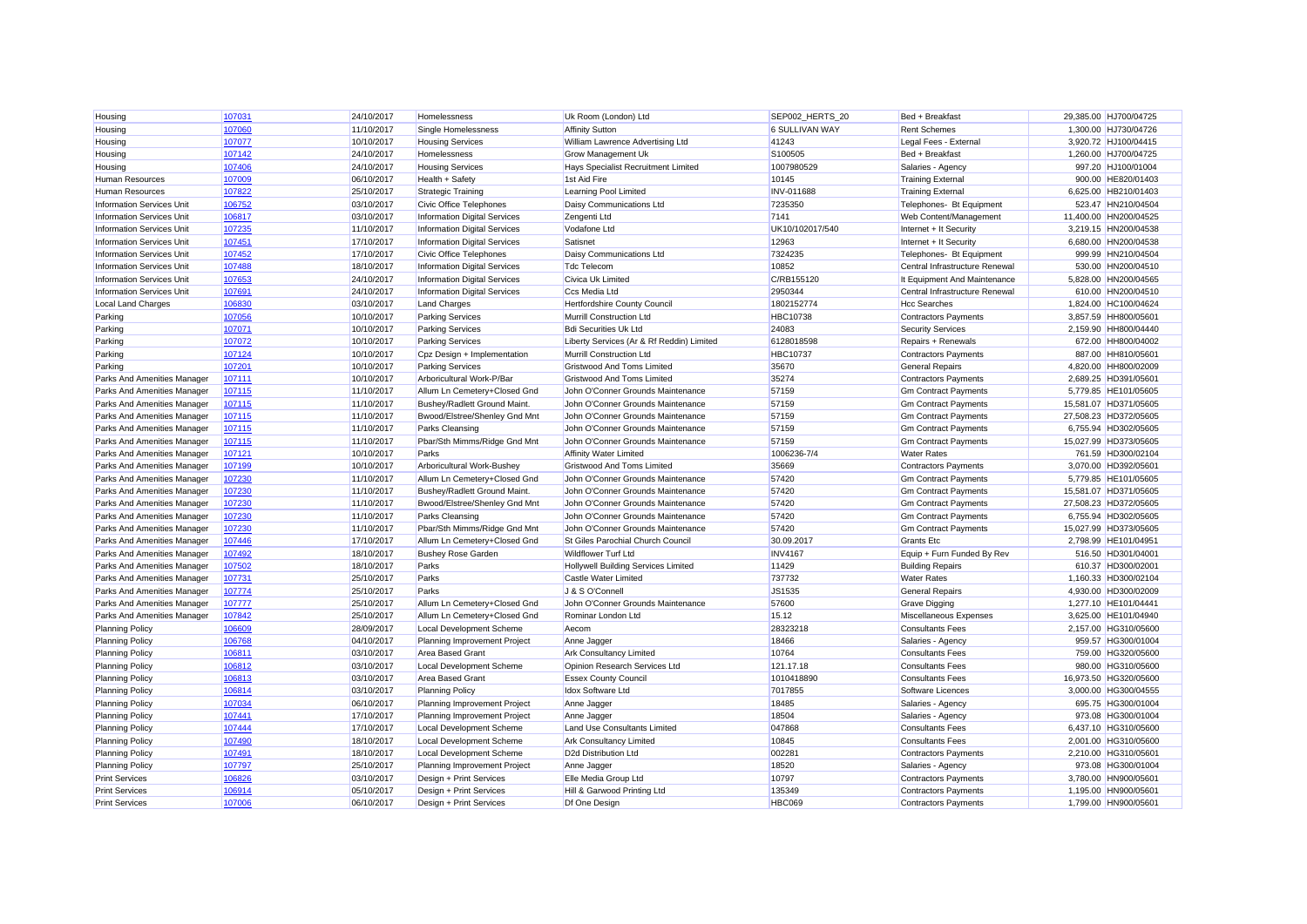| <b>Print Services</b>      | 107014 | 06/10/2017 | Design + Print Services           | Pitney Bowes Ltd               | 72760006         | <b>Postal Franking</b>        | 4,927.62 HN900/04506  |
|----------------------------|--------|------------|-----------------------------------|--------------------------------|------------------|-------------------------------|-----------------------|
| <b>Print Services</b>      | 107432 | 17/10/2017 | Design + Print Services           | Pitney Bowes Ltd               | 28347316         | <b>Postal Franking</b>        | 502.41 HN900/04506    |
| <b>Print Services</b>      | 107433 | 17/10/2017 | Design + Print Services           | <b>Pitney Bowes Ltd</b>        | 28286241/282947  | <b>Materials</b>              | 500.00 HN900/04003    |
| <b>Print Services</b>      | 107721 | 24/10/2017 | Design + Print Services           | Pitney Bowes Ltd               | 72920009         | <b>Postal Franking</b>        | 4,891.97 HN900/04506  |
| Revenues                   | 106893 | 05/10/2017 | Revenues                          | Badenoch & Clark               | DM6571/00        | Salaries - Agency             | 1,362.11 HN160/01004  |
| Revenues                   | 106894 | 05/10/2017 | Revenues                          | Badenoch & Clark               | DP6759/00        | Salaries - Agency             | 1,734.76 HN160/01004  |
| Revenues                   | 107398 | 17/10/2017 | Revenues                          | Badenoch & Clark               | DT3309/00        | Salaries - Agency             | 828.83 HN160/01004    |
| Revenues                   | 107676 | 24/10/2017 | Revenues                          | Badenoch & Clark               | DU7532/00        | Salaries - Agency             | 873.80 HN160/01004    |
| Sports & Cultural Services | 106916 | 05/10/2017 | <b>Museums</b>                    | Mr M Rollins                   | <b>EMB1705</b>   | <b>Contractors Payments</b>   | 1,550.40 HD120/05601  |
| Sports & Cultural Services | 107407 | 17/10/2017 | Sports + Youth Development        | Mary Mclellan T/A Learn To Run | CS1086           | <b>Training External</b>      | 1,040.00 HD256/01403  |
| Sports & Cultural Services | 107430 | 17/10/2017 | Sports + Youth Development        | Mums Of Steel                  | 1410.17.316WMSM  | <b>Training External</b>      | 1,440.00 HD256/01403  |
| <b>Waste Collection</b>    | 106715 | 04/10/2017 | <b>Street Scene Depot</b>         | <b>Cleantec Services Ltd</b>   | 43733            | Cleaning                      | 558.25 HF710/0260     |
| <b>Waste Collection</b>    | 106875 | 04/10/2017 | <b>Street Scene Depot</b>         | <b>Imediat Limited</b>         | 123847           | Stationery + Office Supps     | 1.248.50 HF710/04303  |
| <b>Waste Collection</b>    | 107110 | 11/10/2017 | <b>Street Scene Depot</b>         | D R Clarke                     | DC1569           | Salaries - Agency             | 2,860.00 HF710/01001  |
| <b>Waste Collection</b>    | 107128 | 11/10/2017 | <b>Cleansing Services</b>         | Got People Recruitment         | 00813266         | Salaries - Agency             | 633.44 HE900/01004    |
| <b>Waste Collection</b>    | 107128 | 11/10/2017 | <b>Household Waste Collection</b> | Got People Recruitment         | 00813266         | Salaries - Agency             | 3,445.01 HF100/01004  |
| <b>Waste Collection</b>    | 107129 | 11/10/2017 | <b>Household Waste Collection</b> | Got People Recruitment         | 00813321         | Salaries - Agency             | 5,804.19 HF100/01004  |
| <b>Waste Collection</b>    | 107132 | 11/10/2017 | <b>Cleansing Services</b>         | Got People Recruitment         | 00813379         | Salaries - Agency             | 1,016.57 HE900/01004  |
| <b>Waste Collection</b>    | 107132 | 11/10/2017 | Household Waste Collection        | <b>Got People Recruitment</b>  | 00813379         | Salaries - Agency             | 4,252.87 HF100/01004  |
| <b>Waste Collection</b>    | 107139 | 11/10/2017 | <b>Cleansing Services</b>         | <b>Cts Recruitment</b>         | 00324069         | Salaries - Agency             | 1,083.88 HE900/01004  |
| <b>Waste Collection</b>    | 107139 | 11/10/2017 | <b>Household Waste Collection</b> | <b>Cts Recruitment</b>         | 00324069         | Salaries - Agency             | 1,153.63 HF100/01004  |
| <b>Waste Collection</b>    | 107140 | 11/10/2017 | <b>Cleansing Services</b>         | <b>Cts Recruitment</b>         | 00324003         | Salaries - Agency             | 582.44 HE900/01004    |
| <b>Waste Collection</b>    | 107140 | 11/10/2017 | <b>Household Waste Collection</b> | <b>Cts Recruitment</b>         | 00324003         | Salaries - Agency             | 1,375.47 HF100/01004  |
| <b>Waste Collection</b>    | 107141 | 11/10/2017 | <b>Cleansing Services</b>         | <b>Cts Recruitment</b>         | 00323946         | Salaries - Agency             | 1,336.48 HE900/01004  |
| <b>Waste Collection</b>    | 107141 | 11/10/2017 | <b>Household Waste Collection</b> | <b>Cts Recruitment</b>         | 00323946         | Salaries - Agency             | 2,234.12 HF100/01004  |
| <b>Waste Collection</b>    | 107144 | 11/10/2017 | <b>Cleansing Services</b>         | Extrastaff                     | 256216           | Salaries - Agency             | 529.92 HE900/01004    |
| <b>Waste Collection</b>    | 107144 | 11/10/2017 | <b>Household Waste Collection</b> | Extrastaff                     | 256216           | Salaries - Agency             | 630.74 HF100/01004    |
| <b>Waste Collection</b>    | 107163 | 10/10/2017 | <b>Cleansing Services</b>         | Bpi.Recycled Products - Pcl    | INR491853        | <b>Refuse Sacks</b>           | 780.00 HE900/04004    |
| <b>Waste Collection</b>    | 107190 | 10/10/2017 | <b>Cleansing Services</b>         | <b>Go Plant Ltd</b>            | 0000742295       | Vehicle Maint Contract Costs  | 5,639.08 HE900/03000  |
| <b>Waste Collection</b>    | 107190 | 10/10/2017 | <b>Household Waste Collection</b> | <b>Go Plant Ltd</b>            | 0000742295       | Vehicle Maint Contract Costs  | 27,232.76 HF100/03000 |
| <b>Waste Collection</b>    | 107190 | 10/10/2017 | <b>Street Scene Depot</b>         | <b>Go Plant Ltd</b>            | 0000742295       | Vehicle Maint Contract Costs  | 959.32 HF710/03000    |
| <b>Waste Collection</b>    | 107190 | 10/10/2017 | <b>Trade Waste Collection</b>     | <b>Go Plant Ltd</b>            | 0000742295       | Vehicle Maint Contract Costs  | 1,771.57 HF300/03000  |
| <b>Waste Collection</b>    | 107193 | 10/10/2017 | <b>Cleansing Services</b>         | <b>Go Plant Ltd</b>            | 0000743557       | Vehicle Maintenance + Repairs | 2,003.49 HE900/03001  |
| <b>Waste Collection</b>    | 107193 | 10/10/2017 | <b>Street Scene Depot</b>         | <b>Go Plant Ltd</b>            | 0000743557       | Vehicle Maintenance + Repairs | 500.00 HF710/03001    |
| <b>Waste Collection</b>    | 107195 | 10/10/2017 | <b>Cleansing Services</b>         | K T Ivory Haulage              | 5297             | Rubbish Removal - Public Land | 1.200.00 HE900/04428  |
| <b>Waste Collection</b>    | 107413 | 17/10/2017 | <b>Household Waste Collection</b> | Pearce Recycling Group Ltd     | 208063           | Recycling - Dry Kerbside      | 5,793.30 HF100/05835  |
| <b>Waste Collection</b>    | 107414 | 17/10/2017 | <b>Cleansing Services</b>         | Got People Recruitment         | 00813436         | Salaries - Agency             | 1,109.37 HE900/01004  |
| <b>Waste Collection</b>    | 107414 | 17/10/2017 | <b>Household Waste Collection</b> | Got People Recruitment         | 00813436         | Salaries - Agency             | 4,472.66 HF100/01004  |
| <b>Waste Collection</b>    | 107421 | 17/10/2017 | <b>Household Waste Collection</b> | Custome Tape Ltd               | 44758            | Equip + Furn Funded By Rev    | 650.00 HF100/04001    |
| <b>Waste Collection</b>    | 107429 | 17/10/2017 | Recycling - Flats                 | Smartbags Ltd                  | <b>INV014593</b> | Equip + Furn Funded By Rev    | 2,100.00 HF400/04001  |
| <b>Waste Collection</b>    | 107447 | 17/10/2017 | <b>Street Scene Depot</b>         | Apse                           | 1718/235         | Subs/Contributions            | 2.255.00 HF710/04706  |
| <b>Waste Collection</b>    | 107525 | 18/10/2017 | <b>Street Scene Depot</b>         | Npower Ltd                     | LGU5G8PD         | Electricity                   | 634.36 HF710/02102    |
| <b>Waste Collection</b>    | 107544 | 18/10/2017 | <b>Household Waste Collection</b> | Pearce Recycling Group Ltd     | 208577           | Recycling - Dry Kerbside      | 5,998.50 HF100/05835  |
| <b>Waste Collection</b>    | 107656 | 20/10/2017 | <b>Cleansing Services</b>         | Allstar                        | E2008824161      | <b>Diesel</b>                 | 2,130.71 HE900/03021  |
| <b>Waste Collection</b>    | 107656 | 20/10/2017 | <b>Household Waste Collection</b> | Allstar                        | E2008824161      | <b>Diesel</b>                 | 8,588.69 HF100/0302   |
| <b>Waste Collection</b>    | 107656 | 20/10/2017 | <b>Trade Waste Collection</b>     | Allstar                        | E2008824161      | <b>Diesel</b>                 | 907.44 HF300/0302     |
| <b>Waste Collection</b>    | 107657 | 20/10/2017 | <b>Cleansing Services</b>         | Allstar                        | E2008771510      | Diesel                        | 2,249.57 HE900/03021  |
| <b>Waste Collection</b>    | 107657 | 20/10/2017 | <b>Household Waste Collection</b> | Allstar                        | E2008771510      | <b>Diesel</b>                 | 10,645.97 HF100/0302  |
| <b>Waste Collection</b>    | 107657 | 20/10/2017 | <b>Trade Waste Collection</b>     | Allstar                        | E2008771510      | <b>Diesel</b>                 | 526.11 HF300/0302     |
| <b>Waste Collection</b>    | 107685 | 24/10/2017 | <b>Weed Killing</b>               | S H Goss And Company Limited   | 13382            | <b>Contractors Payments</b>   | 7,100.00 HE910/05601  |
| <b>Waste Collection</b>    | 107686 | 24/10/2017 | <b>Cleansing Services</b>         | <b>Cts Recruitment</b>         | 00324139         | Salaries - Agency             | 1,187.17 HE900/01004  |
| <b>Waste Collection</b>    | 107695 | 24/10/2017 | <b>Household Waste Collection</b> | Straight Manufacturing Ltd     | 0000034168       | Equip + Furn Funded By Rev    | 1,460.16 HF100/04001  |
| <b>Waste Collection</b>    | 107697 | 24/10/2017 | <b>Cleansing Services</b>         | Bpi.Recycled Products - Pcl    | INR493637        | <b>Refuse Sacks</b>           | 1,922.40 HE900/04004  |
| <b>Waste Collection</b>    | 107698 | 24/10/2017 | <b>Trade Waste Collection</b>     | <b>Egbert Taylor</b>           | INV000007831     | Refuse - Euro Bins            | 5,130.40 HF300/04111  |
| <b>Waste Collection</b>    | 107699 | 24/10/2017 | Recycling - Flats                 | <b>Egbert Taylor</b>           | INV000007825     | Refuse - Euro Bins            | 11.859.30 HF400/04111 |
| <b>Waste Collection</b>    | 107708 | 24/10/2017 | <b>Household Waste Collection</b> | Go Plant Ltd                   | 0000752588       | Vehicle Maintenance + Repairs | 741.13 HF100/03001    |
|                            |        |            |                                   |                                |                  |                               |                       |